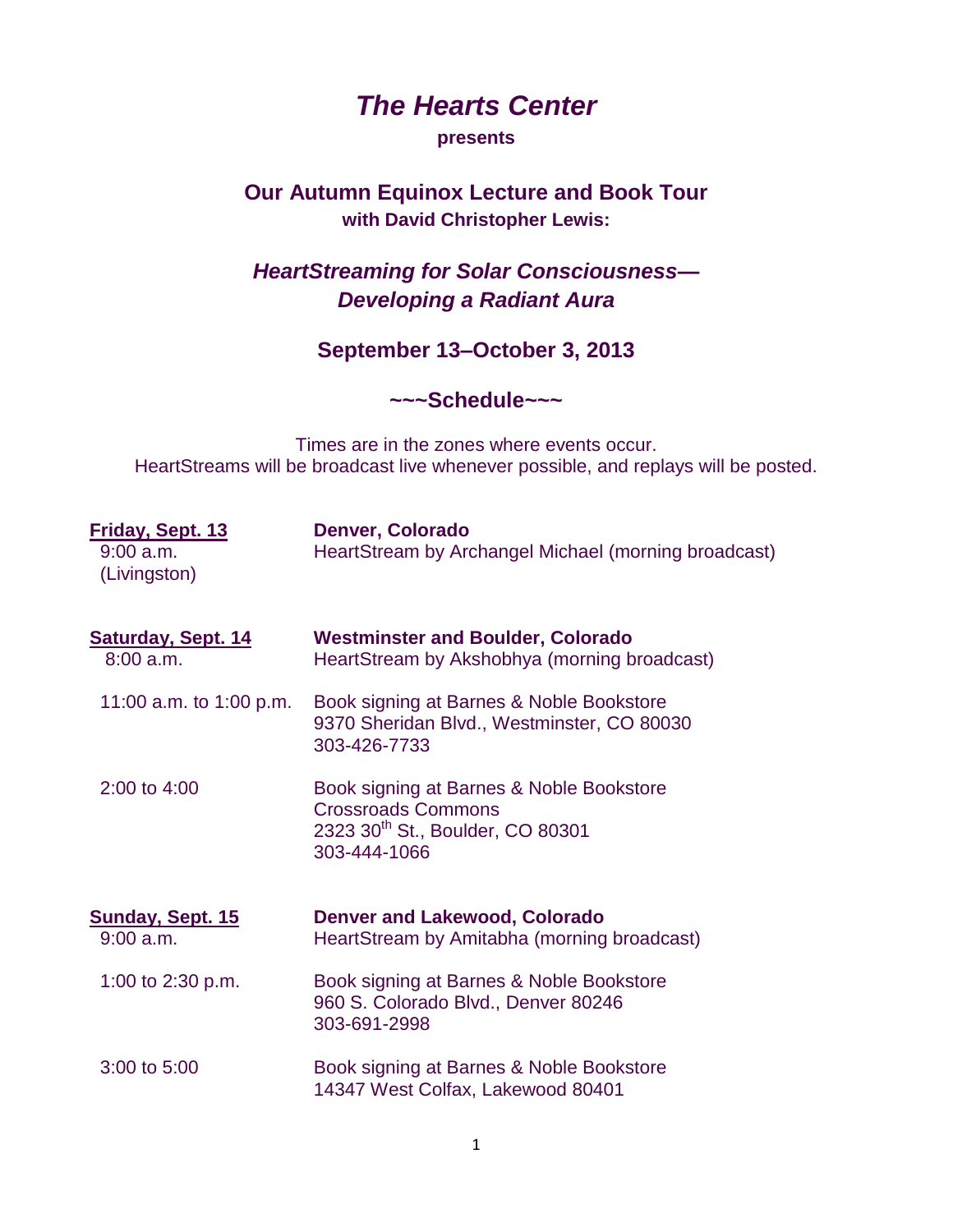| <b>Monday, Sept. 16</b><br>$8:00$ a.m.               | <b>Denver, Colorado</b><br>HeartStream by Amoghasiddhi (morning broadcast)                                                                                                       |
|------------------------------------------------------|----------------------------------------------------------------------------------------------------------------------------------------------------------------------------------|
| 7:00 to 9:00 p.m.                                    | Lecture at Shining Lotus Metaphysical Bookstore<br>2178 S. Colorado Blvd., Denver CO 80222<br>303-758-9113                                                                       |
| <b>Tuesday, Sept. 17</b><br>3:33 p.m.                | Patagonia, Arizona<br>HeartStream by Vairochana in Vastu Temple in Patagonia                                                                                                     |
| <b>Wednesday, Sept. 18</b><br>$8:00$ a.m.            | <b>Patagonia and Tucson</b><br>HeartStream by Ratnasambhava in Patagonia (morning<br>broadcast)                                                                                  |
| 6:00 to 7:00 p.m.                                    | Free Meru University Divine Science class via Adobe Connect in<br><b>Tucson</b>                                                                                                  |
| Thursday, Sept. 19<br>$8:00$ a.m.                    | <b>Tucson, Arizona</b><br>HeartStream by Vajrasattva (morning broadcast)                                                                                                         |
| 10:00                                                | Radio interview of David by award-winning host, Dr. Pat Baccili--<br>hear live via website at TheDrPatShow.com or via KKNW at<br>KKNW AM 1150 Seattle #1 Alternative Talk        |
| 3:00 to 5:00 p.m.                                    | Author workshop and book signing<br><b>Spirits Child Metaphysical Gift Shop</b><br>3870 W. River Rd., #120, Tucson, AZ 85741                                                     |
| Friday, Sept. 20<br>$8:00$ a.m.                      | <b>Tucson, Scottsdale and Phoenix, Arizona</b><br>HeartStream by Cuzco in Tucson (morning broadcast)                                                                             |
| 6:30 to 7:30 p.m.                                    | Author talk and book signing at Barnes & Noble Pima & Shea<br><b>Scottsdale Fiesta Shopping Center</b><br>10500 N. 90 <sup>th</sup> Street, Scottsdale, AZ 85258<br>480-391-0048 |
| <b>Saturday, Sept. 21</b><br>10:00 a.m. to 1:00 p.m. | <b>Phoenix and Tempe, Arizona</b><br><b>Public lecture at New Vision Center for Spiritual Growth</b><br>18010 N. Tatum Blvd., Phoenix<br>HeartStream by Surya at noon            |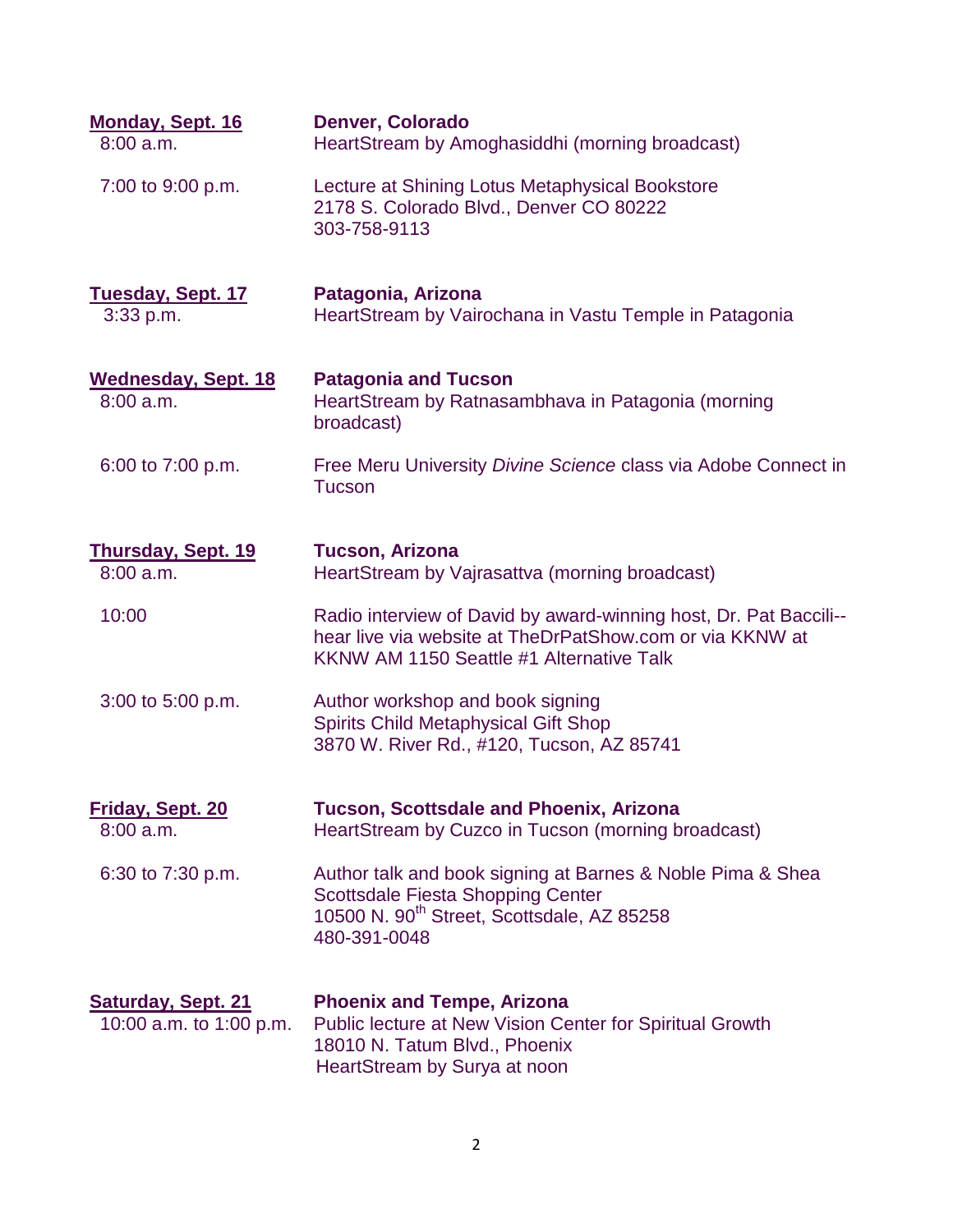| 7:00 to 9:00 p.m.                                   | Author talk and book signing at Changing Hands Bookstore<br>6428 S. McClintock Dr., Tempe, AZ 85283<br>480-730-1142                                                                                       |
|-----------------------------------------------------|-----------------------------------------------------------------------------------------------------------------------------------------------------------------------------------------------------------|
| <b>Sunday, Sept. 22</b><br>11:00 a.m. to 12:30 p.m. | San Diego, Vista and Oceanside, California<br>Public lecture and HeartStream by Magda at noon<br>1541 Roma Drive, Vista, CA 92081<br>760-716-3664                                                         |
| 1:00 to 3:00                                        | Author discussion and signing at Barnes & Noble Oceanside<br>El Camino North Shopping Center<br>2615 Vista Way, Oceanside, CA 92054<br>760-529-0106                                                       |
| 1:44                                                | Autumn Equinox (Sun enters Libra)                                                                                                                                                                         |
| 4:00                                                | Bookstock signing at Bookstar Loma Theatre<br>3150 Rosecrans Place, San Diego, CA 92110<br>619-225-0465                                                                                                   |
| 6:00 to 8:00 p.m.                                   | Author Chat and Book Signing at Barnes & Noble Mira Mesa<br><b>Market Center</b><br>10775 Westview Parkway<br>San Diego, CA 92126<br>858-684-3166                                                         |
| Monday, Sept. 23<br>$8:00$ a.m.                     | Vista, Manhattan Beach, Venice, California<br>HeartStream by Padre Pio in Vista (morning broadcast)                                                                                                       |
| Noon to 4:00 p.m.                                   | Meet and greet and book signing at Barnes & Noble<br><b>Manhattan Gateway Shopping Center</b><br>1800 Rosecrans Avenue Building B, Manhattan Beach, CA 90266<br>310-725-7025                              |
| <u>Tuesday, Sept. 24</u><br>Noon to 1:30 p.m.       | Canoga Park, Burbank, Studio City, and Pasadena, California<br>Public Lecture at Follow Your Heart (Yoga room)<br>21825 Sherman Way, Canoga Park, CA 91303<br>818-348-3240<br><b>HeartStream by Jesus</b> |
| 3:00 or 4:00                                        | Bookstock signing at Bookstar, Studio City Theatre<br>12136 Ventura Blvd., Studio City, CA 91604<br>818-505-9528                                                                                          |
| 6:30 or 7:00 to 8:30                                | Signing and author talk on auras at Alexandria II Book Store                                                                                                                                              |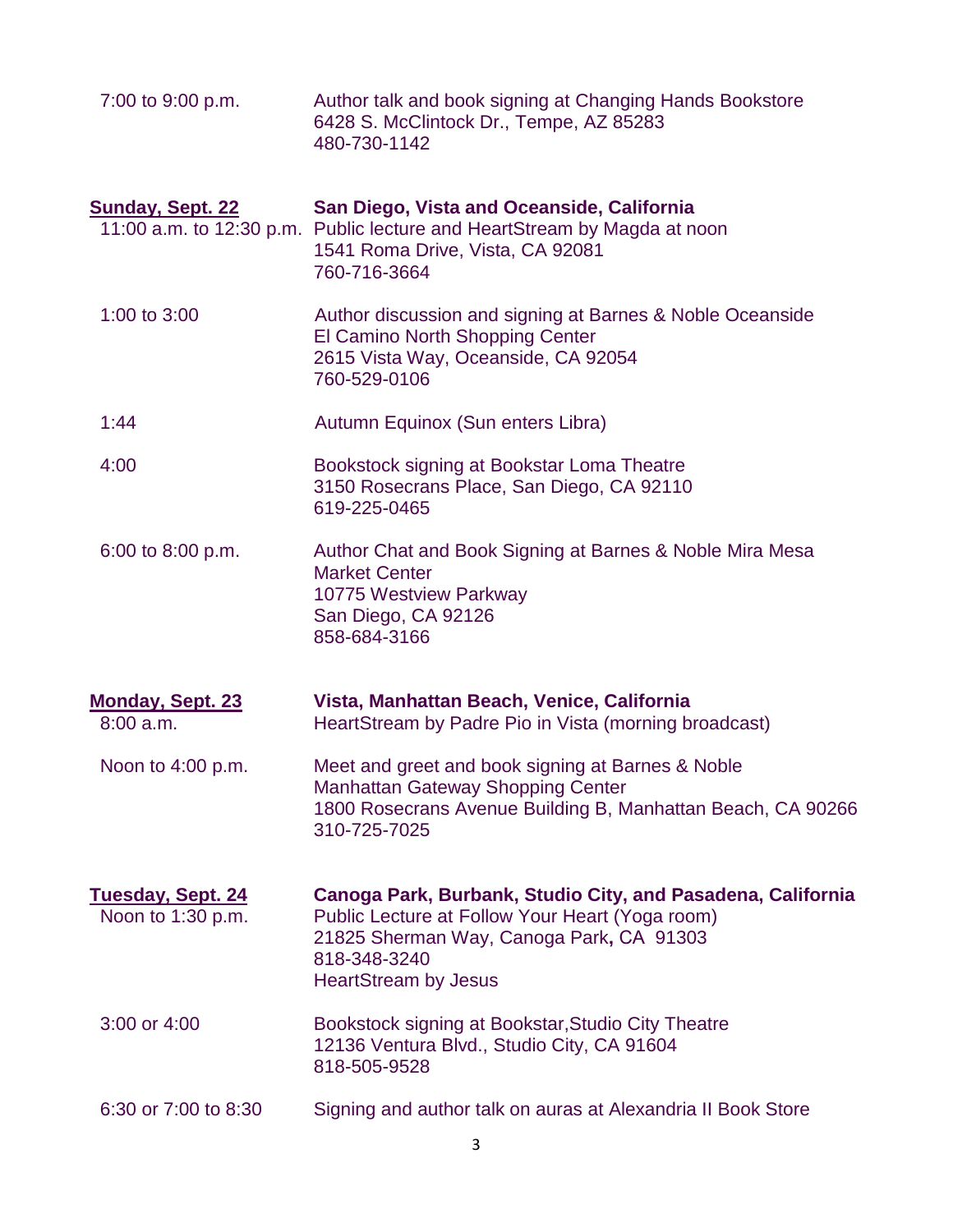170 S. Lake Avenue, Pasadena**,** CA 91101 626-792-7885

| <b>Wednesday, Sept. 25</b><br>10:00 or 11:00 a.m.                  | <b>San Jose and Santa Cruz, California</b><br>Bookstock signing at Barnes & Noble Eastridge Mall<br>2200 Eastridge Mall #1420, San Jose, CA 95122<br>Phone: 408-270-9470                 |
|--------------------------------------------------------------------|------------------------------------------------------------------------------------------------------------------------------------------------------------------------------------------|
| 7:00 to 9:00 p.m.                                                  | Public lecture at the Center for Spiritual Living<br>1818 Felt St., Santa Cruz, CA 95062<br>831-462-9383<br>HeartStream by Avalokitesvara (Kuan Yin)                                     |
| <b>Thursday, Sept. 26</b><br>Morning broadcast                     | <b>Scotts Valley, Berkeley and San Rafael, California</b><br>HeartStream by the Goddess of Purity at Scotts Valley                                                                       |
| 2:30 to 5:00 p.m.                                                  | Meeting at Open Secret Bookstore and Vegan Café.<br>923 C. St., San Rafael, CA 94901                                                                                                     |
| <b>Friday, Sept. 27</b><br>$8:00$ a.m.                             | <b>Mount Shasta, California</b><br>HeartStream by Gabriel in Fairfield (morning broadcast)                                                                                               |
| 3:00 to 5:00 p.m.                                                  | <b>Book signing at Soul Connections</b><br>329 N. Mount Shasta Blvd., Mount Shasta, CA 96067<br>530-918-9533                                                                             |
| 6:30 to 9:30                                                       | <b>Mount Shasta Community Building</b><br>629 Alder St., Mount Shasta, CA 96067<br>530-926-6866<br>Bhajan and Kirtan session with Sahadev<br>HeartStream by the Goddess of Glory at 8:00 |
| <b>Saturday, Sept. 28</b><br>10:00 a.m. to Noon<br>(not broadcast) | <b>Mount Shasta, California</b><br><b>Mount Shasta Community Building</b><br>Personal clearances with Saint Germain                                                                      |
| 1:30 to 3:00 p.m.                                                  | Ho'oponopono song and more with Lauren Pomerantz                                                                                                                                         |
| 3:30 to 5:00                                                       | <b>Book signing at Soul Connections</b>                                                                                                                                                  |
| 7:00 to 9:00                                                       | <b>Clearance for America with Saint Germain</b>                                                                                                                                          |
| <b>Sunday, Sept. 29</b>                                            | <b>Seattle and Shoreline, Washington</b>                                                                                                                                                 |